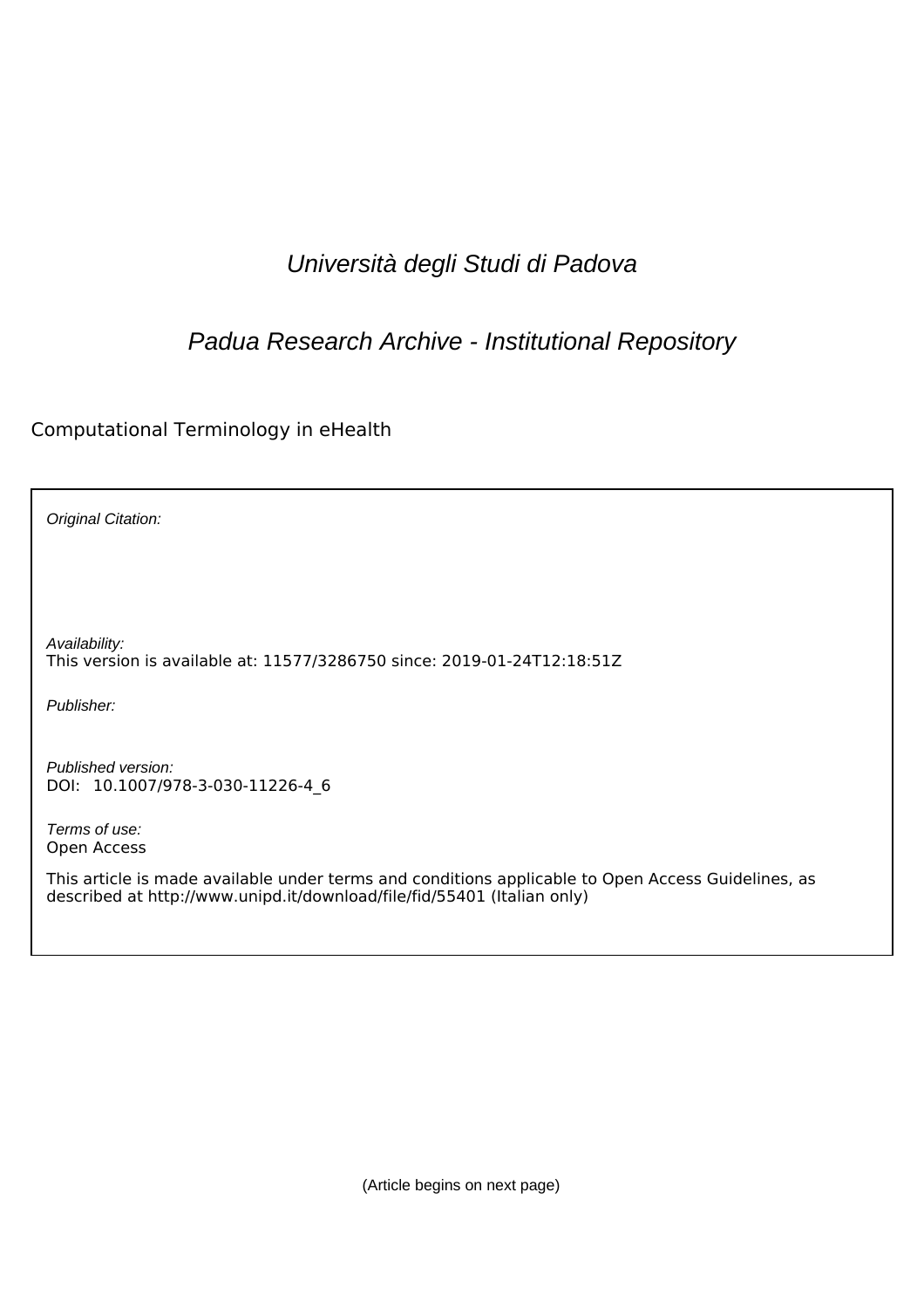## Computational Terminology in eHealth

Federica Vezzani1[0000−0003−2240−6127] and Giorgio Maria Di Nunzio2[0000−0001−9709−6392]

<sup>1</sup> Dept. of Linguistic and Literary Studies – University of Padua <sup>2</sup> Dept. of Information Engineering – University of Padua federica.vezzani@phd.unipd.it, giorgiomaria.dinunzio@unipd.it

Abstract. In this paper, we present a methodology for the development of a new eHealth resource in the context of Computational Terminology. This resource, named TriMED, is a digital library of terminological records designed to satisfy the information needs of different categories of users within the healthcare field: patients, language professionals and physicians. TriMED offers a wide range of information for the purpose of simplification of medical language in terms of understandability and readability. Finally, we present two applications of our resource in order to conduct different types of studies in particular in Information Retrieval and Literature Analysis.

## 1 Introduction

Computational Terminology (CT) is a recent field of study gathering the interest of researchers who have experienced the need to improve communication, or to access domain-related information [3]. CT is closely related to the organization and management of linguistic data for different purposes and, for this reason, several types of terminological resources have been implemented in order to satisfy these needs, such as specialized dictionaries, terminological databases and glossaries. Moreover, scientific needs in fast growing domains (such as biomedicine, chemistry and ecology) and the overwhelming amount of textual data published daily demand that terminology is acquired and managed systematically and automatically.

In the medical field, the need to manage data is increasingly evident, in particular in the context of health practice through the support of mobile and portable tools and in the physician-patient interactions. According to GSMA,<sup>3</sup> there are four major customers in the eHealth market: health-care providers, payers (both public and private health-care insurers), governments, and Healthcare consumers, each of whom have different priorities and needs. Focusing on health-care consumers, the main priority is to manage one's own health in order to have access to reliable and comprehensible medical information. For this reason, there are freely available resources [35, 18], as for example *Everyday Health*<sup>4</sup>

<sup>3</sup> https://www.gsma.com/mobilefordevelopment/wp-content/uploads/2012/05/Roleand-Value-of-MNOs-in-eHealth1.pdf

 $^4$ https://www.everydayhealth.com/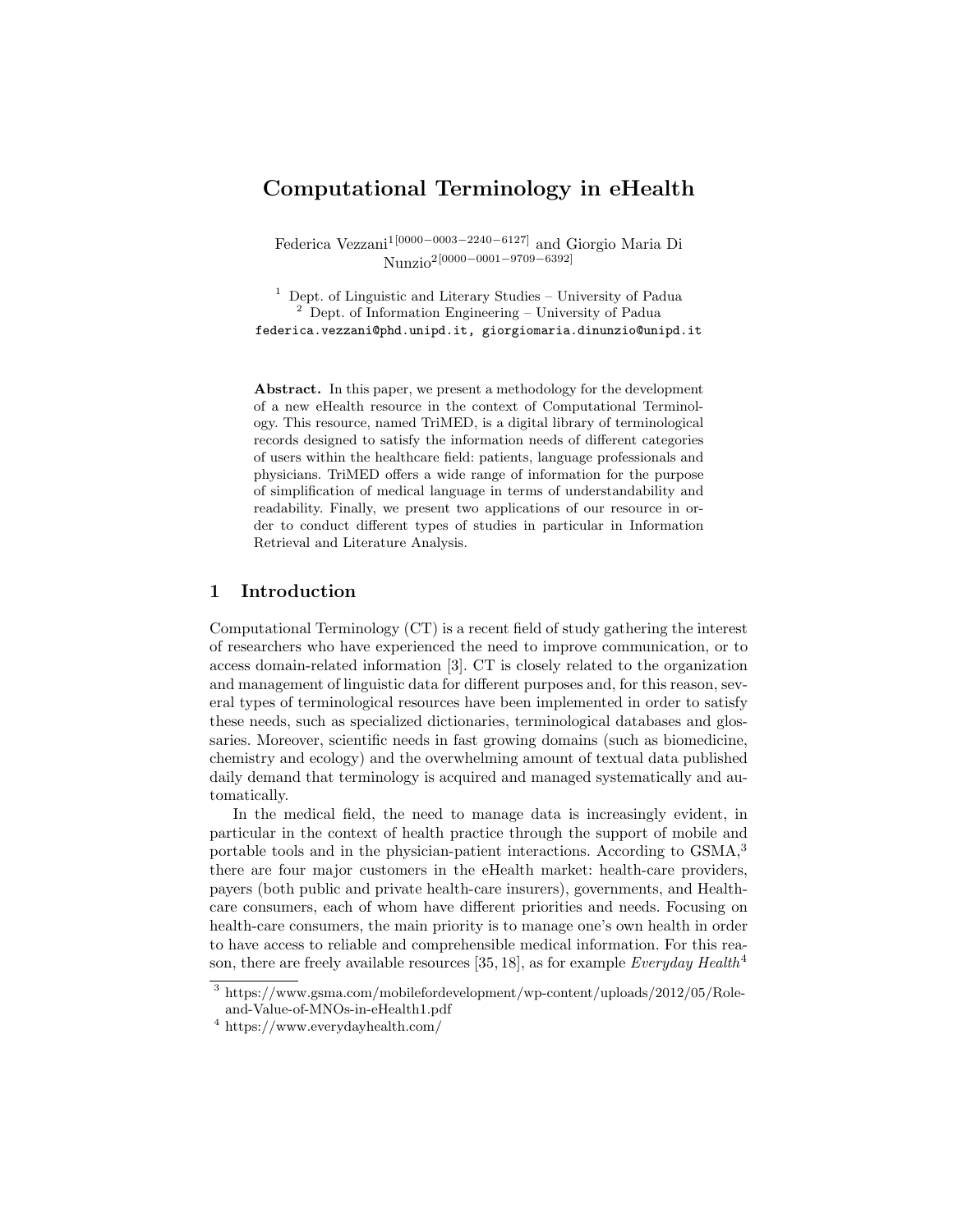which offers personalized health advice, tools, and communities, or Medscape,<sup>5</sup> offering medical information for specialists, physicians, and industry professionals. These tools are based on the need for effective communication between various actors and the transmission of information in a clear and understandable way. Therefore, terminology is an important issue to be considered because medical language is often characterized by a complex lexicon difficult to understand. Many studies [6, 7, 30, 14] point out problems related to medical terminology such as semantic ambiguity, incorrect use of suffixes, archaism maintaining, redundancy in the formation of compounds, and etymological inconsistencies. As a result, patients and in general non-experts in medicine are often exposed to medical terms that can be semantically complex and hardly understandable [38].

Public libraries have a long history of providing community outreach programs and services to their diverse user population, including aiding access to reliable consumer health information and electronic health resources and offering health-information literacy programs [39]. Acquiring this knowledge, from public libraries as well as the availability of free and publicly available online resources, and organizing it into a digital library would ease the problem of health literacy defined as 'the degree to which individuals have the capacity to obtain, process, and understand basic health information and services needed to make appropriate health decisions' [16]. Such digital library would also facilitate medical practitioners in the discovery of novel treatments or diseases. However, building an ontology for a medical digital library is not a trivial task since it requires a significant amount of time and manual effort.

In this paper, we describe the motivations and the methodology behind the development of TriMED, an eHealth resource based on terminological and linguistic features [41]. This terminological database responds to the information needs of different categories of users within the health-care field: patients, language professionals and physicians. This tool is composed of multilingual terminological records offering a wide range of information depending on the user identification in three languages: English, Italian and French. This kind of terminological resource and, in particular, the model of terminological record designed for this tool, can be exploited in order to conduct different types of studies in a variety of research areas: not only medical terminology analysis and simplification, but also identification and retrieval of relevant medical documents and linguistic analysis of medical terms in literature.

The reminder of this paper is organized as follows: in Section 2, we present the state-of-the-art from two points of view in the context of eHealth: CT and Digital Library (DL). In Section 3, we describe the requirements of the terminological eHealth resource focusing on the definition of a medical terminological record and its structure. Then, in Section 4, we show the applications of these terminological records in two different domains: Information Retrieval and Literature analysis. Finally in Section 5, we give our conclusions and some hints on future works.

<sup>5</sup> https://www.medscape.com/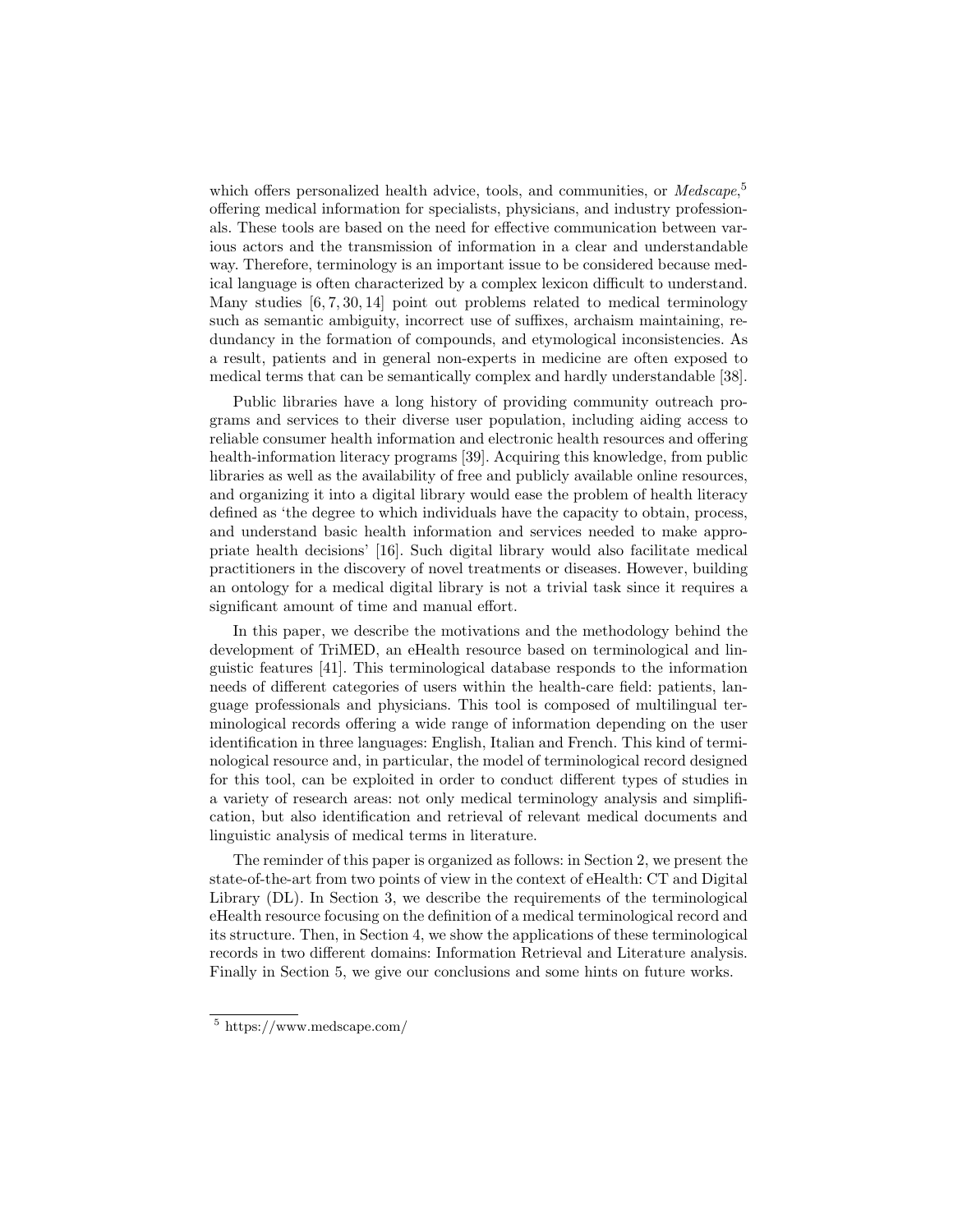## 2 Related Works

In this section, we present the state-of-the-art relating to the eHealth field from two different perspectives: Computational Terminology and Digital Libraries.

## 2.1 Computational Terminology

The medical field gathers people of different social statuses, such as students, pharmacists, biologists, nurses and mainly doctors and patients [34]. Despite their different levels of expertise, these people need to interact and understand each other; but, unfortunately, the communication is not always easy and effective [31, 15, 24]. The recent contributions of CT aim to i) the simplification of medical texts in terms of readability and understandability and to ii) the implementation of resources and applications in order to facilitate patient-doctor dialogue in situations of medical diagnosis. Text simplification is closely linked to the readability studies [12], the purpose of which is to address the ease with which a document can be read and understood by people. In medical texts, one source of difficulty may be due to the specific and specialized notions that are used. Indeed, the medical field conveys very specific and often opaque notions (e.g., myocardial infarction, cholecystectomy, abdominal strangulated hernia, galactose urine), that are difficult to understand by lay people. Numerous studies address these issues from different perspectives and following different computational approaches for the analysis of medical terminology such as:

- 1. the automatic identification of specialized and non-specialized terms;
- 2. the identification of equivalents lay terms;
- 3. the identification of the level of technicality;
- 4. the realization of terminological resources.

In [42], the authors propose an automatic method in order to distinguish between specialized and non-specialized occurrences of verbs in medical corpora. This method uses a contrastive automatic analysis of such verbs based on the semantic annotation of the verbs nominal co-occurrents. The results show that some verbs regularly co-occur with specialized terms in a given context or corpus, while the same verbs mostly occur with general language words in a different corpus. These kinds of observations fit in the context of readability: verbs which co-occur frequently with specialized terms can be considered as sources of reading difficulties for non-experts in the medical field. Other approaches [2] try to assess the level of technicality of a term through the combination of learning-torank techniques with statistical and linguistic features, that is the specialization degree to each of the entries given in a list of synonym terms. In [22], the authors propose a method for the classification of term technicality considering term variation in the medical field. Authors focused on the different degree of specialization of a term and term variation in the characterization of clinical sublanguages by analyzing the language used in a corpus of Belgian Electronic Health Records (EHRs). Each sections of these records vary systematically with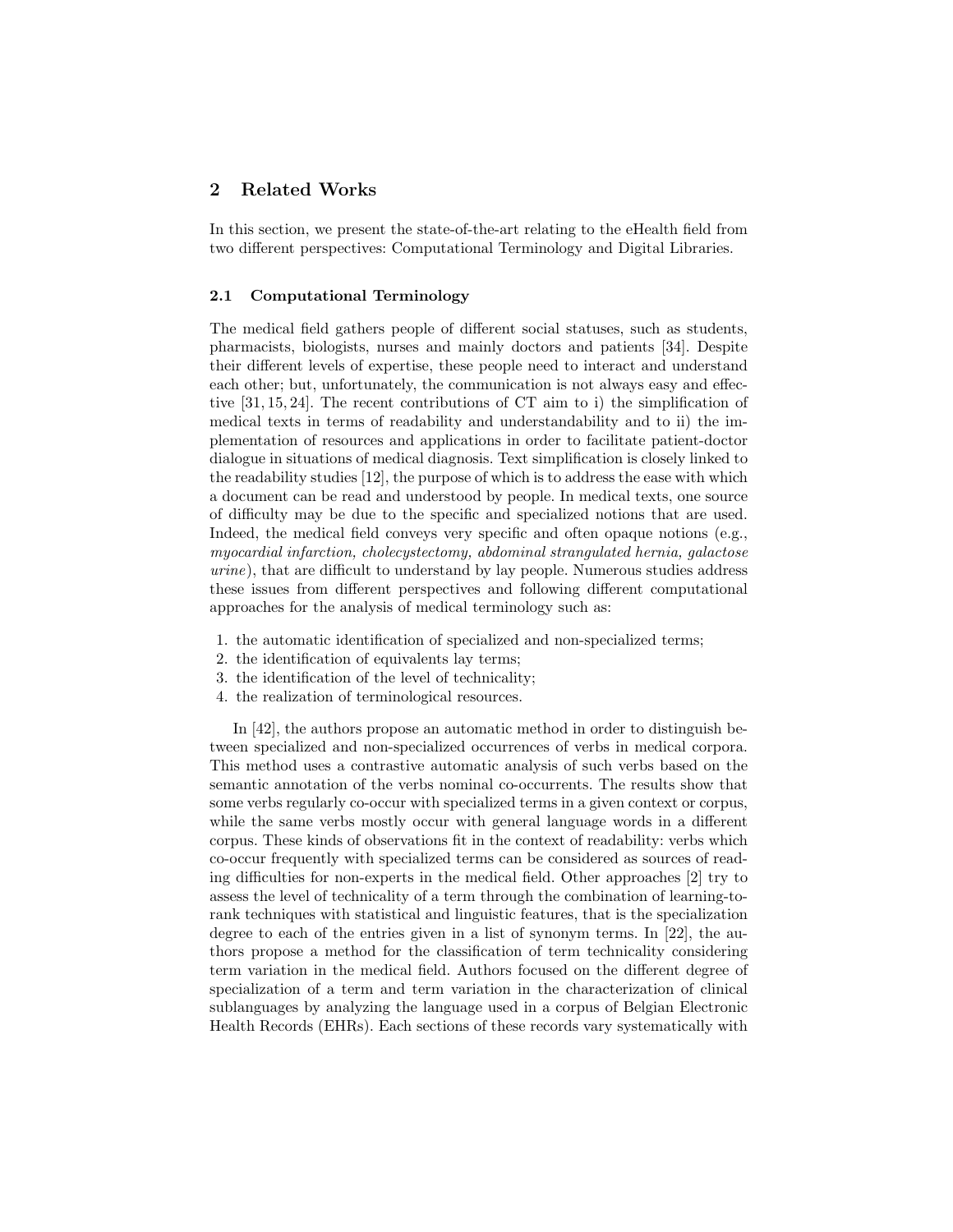regard to their lexical, terminological and semantic composition, as well as their potential for term variation, so that they distinguished between vernacular (e.g. 'buik', 'belly') and specialized (e.g. 'abdomen') terms.

The study presented in [20] highlights the need for reliable terminological resources in this field. This study presents how to build specific lexicon in which the words are rated according to whether they are *understandable* or non-understandable. French medical words have been rated by human annotators on a scale with three positions: I can understand, I am not sure, I cannot understand. In this way, the I cannot understand category may be associated with specialized words, while the  $I$  can understand category may be associated with non-specialized words.

At present, one of the most reliable terminological resource providing patientoriented information is SNOMED CT,<sup>6</sup> that is an international standard for the interoperability in Digital Health; it can be used to represent clinically relevant information consistently and to support the development of comprehensive highquality clinical content in health records. Another open access and collaborative resource is the Consumer Health Vocabulary (CHV) <sup>7</sup> developed by the Department of Biomedical Informatics at the University of Utah. The purpose of this project is to translate technical terms into popular language by linking informal and common health words and expressions to technical terms used by health professionals. Such kind of resources may help both in the detection of parts of medical documents containing complex and non-understandable terms, and in the patient-physician communication by highlighting such terms that should be explained to patients in order to make the communication more successful and easy.

#### 2.2 Digital Libraries

The existence of large digital libraries containing medical documents has given the opportunity to develop text mining techniques for the automatic extraction of knowledge from unstructured text. In [27], the authors identified typical cue-phrases and structural indicators that introduce definitions of medical terms through an analysis of a set of consumer-oriented medical articles. Building an ontology of medical concepts requires times and effort; the authors of [28] propose a method to reduce these costs by starting with a small (or seed) ontology and enrich it with concepts and semantic relations acquired from medical abstracts. Concept Mapper [45] combines an ontology together with an automatic generated thesaurus based on document term co-occurrences in order to provide users with suggestions for query expansion.

Patients usually experience difficulty when they use health information retrieval systems due to the vocabulary gap between their request and the corresponding controlled vocabulary terms used to index the health information retrieval system [44]. It is therefore important to evaluate the difficulty of a

 $^6$  https://www.snomed.org/

 $\frac{7}{7}$  http://consumerhealthvocab.chpc.utah.edu/CHVwiki/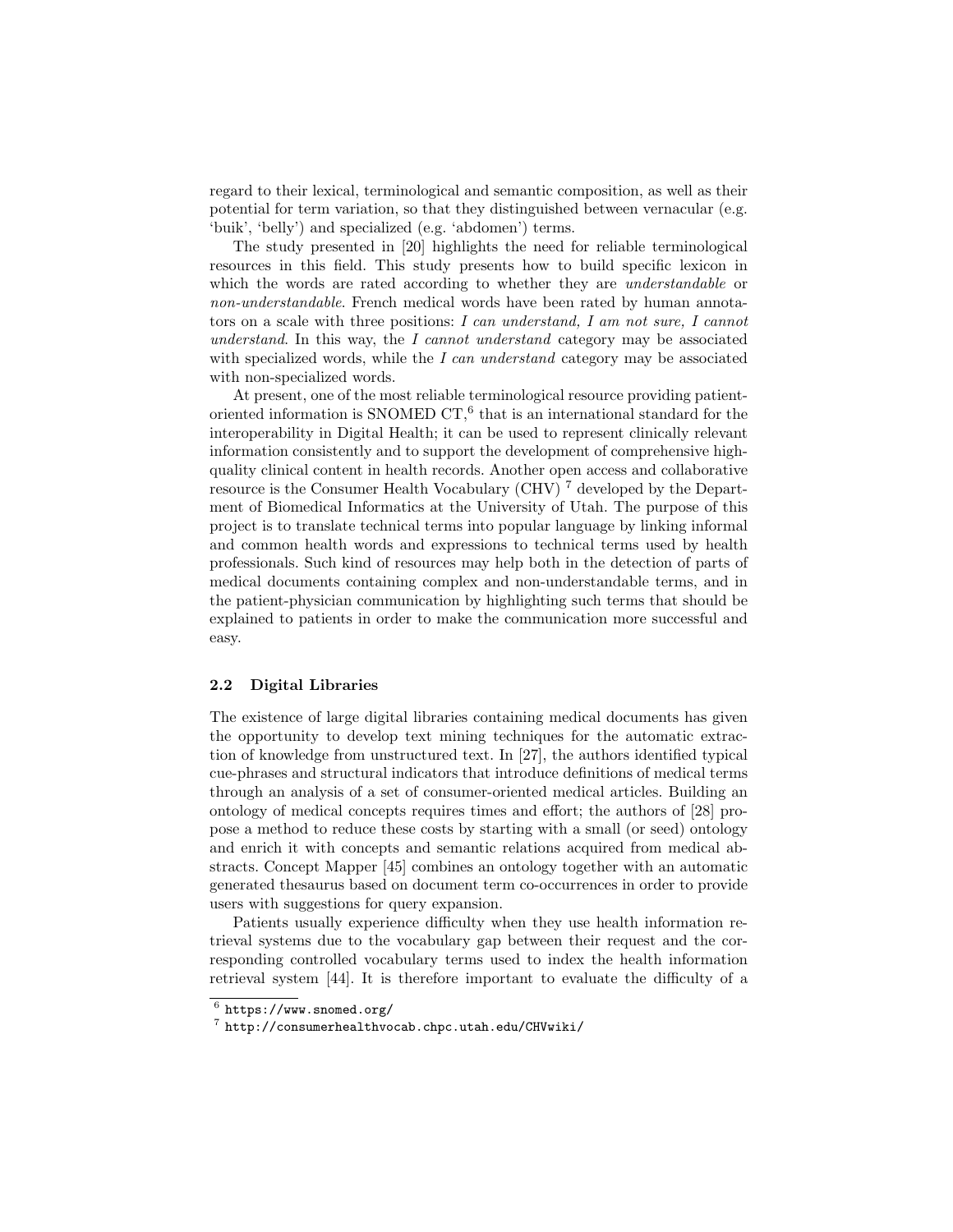term in order to provide recommended terms for an effective query formulation. In [29], the authors propose a metric to label text difficulty levels and focus on a lexical measure about term familiarity. The work presented in [25] analyzes user generated terms and compare them to those generated by professionals. This study also show that most health information users have low levels of health literacy which means that users are not able to access health information effectively and understand the information.

There are examples of successful systems that support users in the search of medical digital libraries. PERSIVAL (PErsonalized Retrieval and Summarization over Images, Video and Language) is a medical digital library which provides access to literature that is clinically relevant to the patient under their care at the point of patient care [32]. This information includes the medical history, laboratory results, procedures performed and diagnoses, which can be used to pinpoint articles that can provide the physician with the latest results relevant to the patient under care. MedSearch is a retrieval system for medical literature based on a Semantic Similarity Retrieval Model (SSRM) which suggests discovering semantically similar terms in documents and queries using term ontologies [23]. The SINAMED and ISIS projects focused on information access on patient clinical records and related scientific documentation [4]. These projects integrate automatic text summarization and categorization algorithms to improve access to bilingual information in the biomedical domain. In this way, the combination of a medical information system with the electronic clinical record would help doctors to take decisions, to decrease the mistakes and the clinical variability and to increase the patient's safety.

## 3 TriMED: A Terminological eHealth Resource

In this context, we are developing a new eHealth resource in order to tackle the problem of the complexity of medical terminology by considering different level of communications. The multilingual resource is named TriMED [41]: it is a database collecting terminological records compiled over a set of technical terms manually extracted by experts in linguistics and terminology from a corpus of documents. These documents concerning the oncology field and, in particular, breast cancer treatments. are selected from specialized online magazine reviews based with the highest impact factor value, such as "Breast Cancer research and treatment"<sup>8</sup> for English language, from national associations websites such as "AIMaC - Associazione Italiana Malati di Cancro"<sup>9</sup> for Italian, and the "Association Francophone pour les Soins Oncologiques de Support (AFSOS)<sup>"10</sup> for French.

Terminological records are the core of our methodology and provide different kinds of information depending on the user identification.

<sup>8</sup> http://www.springer.com/medicine/oncology/journal/10549

 $^9$  https://www.aimac.it

 $10$  http://www.afsos.org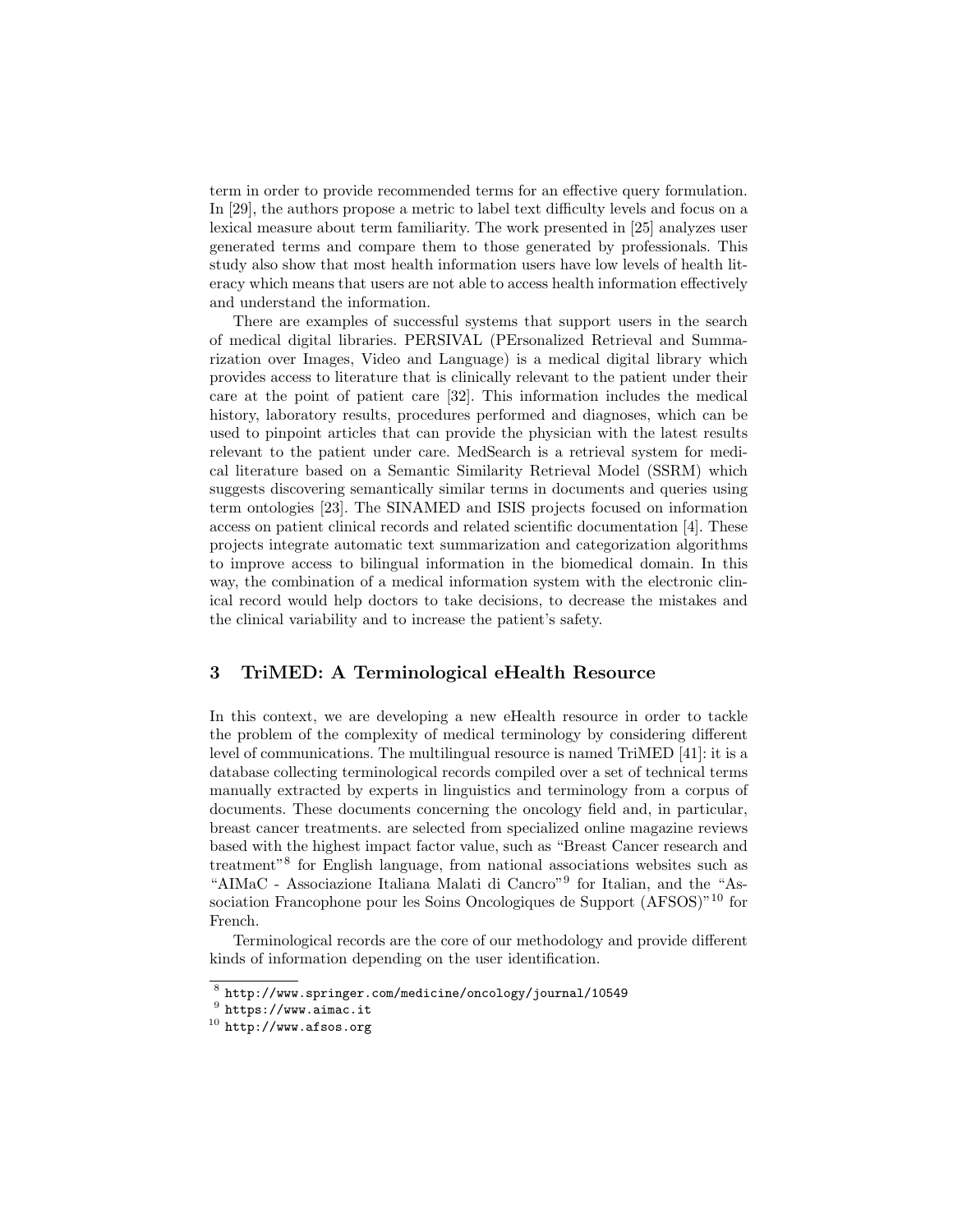#### 3.1 Users

We have identified three categories of people that are mostly affected by the complexity of medical language and they can benefit from the use of this resource: patients, language professionals (translators and interpreters) and physicians.

Patients: Patients, or more in general lay people, find a considerable difficulty in understanding information, both oral and written, about their own health [13, 21, 26, 1]. As a consequence, they need to understand medical technical terms using their correspondent in the popular language or using an appropriately calibrated language for the communication to be effective. For this reason, they are the first category of users who can benefit from the use of TriMED because this eHealth resource provides the equivalent of the technical term in the popular language, that is the term most frequently used (as for example fever for pyrexia) and provides an informative definition respecting a non-specialized level of register.

Translators and Interpreters: There are several language related factors that need to be taken into consideration in the correct transmission of health information [18]. The need to use interpreters in the health-care domain becomes increasingly evident especially referring to the immigration phenomena. TriMED is designed to support 'language professionals', such as translators and interpreters who work in emergency situations. TriMED offers terminological records providing the translation into three languages (English, French and Italian) of the technical term and all the linguistically relevant information for the process of decoding and transcoding it in its oral and written forms. In this way, professionals can immediately consult a reliable translation of the term in an easy and quick way. The objective is indeed to try to reduce the time of terminological research by offering a regularly updated and reliable digital resource.

Physicians: The international scale release of medical knowledge implies that most of the scientific texts are produced in English [33]. In terms of spreading new health care protocols and scientific discoveries, language could be a barrier to service transactions among medical specialists speaking different languages because perfect knowledge and mastery of the foreign language is not an expected outcome. In order to overcome these language barriers and to satisfy the peerto-peer communication, TriMED offers the possibility to consult the translation of the technical term respecting the specialized linguistic register.

The definition of the three categories of users allowed us to design the structure of TriMED as a user-friendly resource. A user can select one of the three category and then access the related information need. Currently, the eHealth resource contains about 328 terminological records that, at present time, are under a review process performed by terminologists and translators. After the review process, records will be openly available; a demo of the application with some examples of terminological records in English an French is available online.<sup>11</sup>

 $11$  https://gmdn.shinyapps.io/TriMED/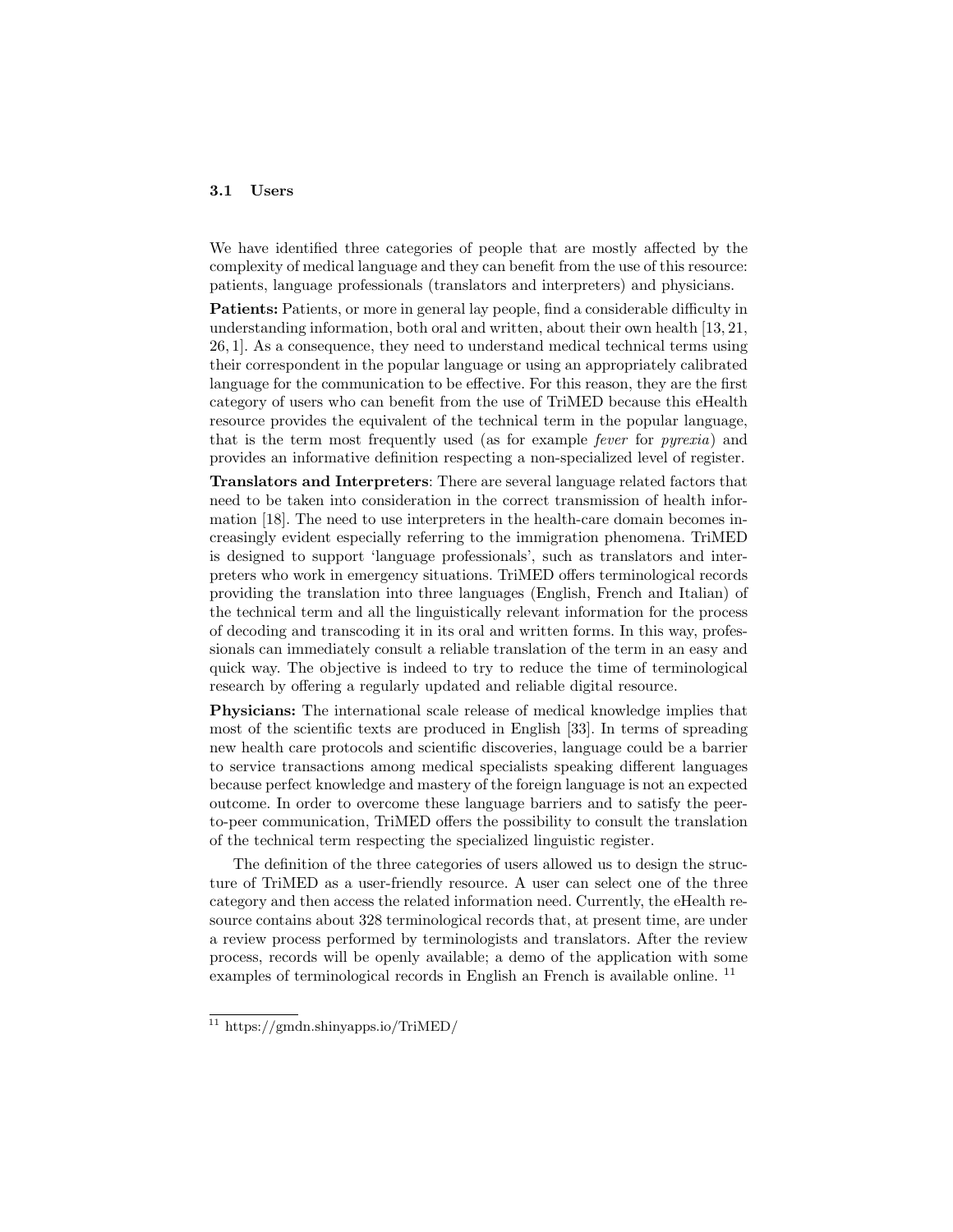| <b>TriMED</b>           | $\equiv$                                                                                                                                                                                     |
|-------------------------|----------------------------------------------------------------------------------------------------------------------------------------------------------------------------------------------|
| Patient                 | <b>Patient</b>                                                                                                                                                                               |
| Translator<br>Physician | <b>Technical Term</b><br>Leukocyte<br>$\checkmark$                                                                                                                                           |
|                         | <b>DEFINITION</b><br>$\overrightarrow{d}$<br>Leukocites are the cells of the immune system that are involved in protecting the body against both infectious disease and<br>foreign invaders. |
|                         | <b>POPULAR</b><br><b>INFORMATIVE</b><br><b>White blood cell</b><br><b>White blood cell</b>                                                                                                   |

Fig. 1: Patient visualization for the technical term Leukocyte and its equivalent in popular language White Blood Cell.

### 3.2 Terminological Record

Our methodology is based on the formulation of a new model of terminological record which is designed to satisfy the information needs of the above mentioned categories of users both from inter and intra-linguistic viewpoints. Terminological records are commonly used in terminology and linguistics as a tool for the collection of linguistic data referring to a specific concept [19]. We designed the new records in order to extend the SNOMED CT records and Consumer Health Vocabulary (CHV) records. In particular, we link our terminological records to the SNOMED CT concepts by means of the SNOMED concept identifiers; then, on the basis of the CHV we propose not only the technical term and its equivalent in popular language, but also intra and inter-linguistic medical information in French and Italian which are not currently supported by those terminological resources. In Fig. 1 we present the terminological record visualization for a patient, while in Fig. 2 the linguistic analysis for technical terms in source and target languages are shown for language professionals. All the information provided are necessary for the technical-scientific translator in order to decode (interpret) and then transcode (transfer) the meaning of a technical term and help the professional choosing the correct translating candidate. TriMED terminological record is structured around four axes of analysis of the technical term:

- 1. Formal features;
- 2. Semantics;
- 3. Corpus;
- 4. References.

Regarding the formal and lexical framework of the term, we provide information such as: gender, spelling, pronunciation in the International Phonetic Alphabet (IPA) and other information about the etymology, such as derivation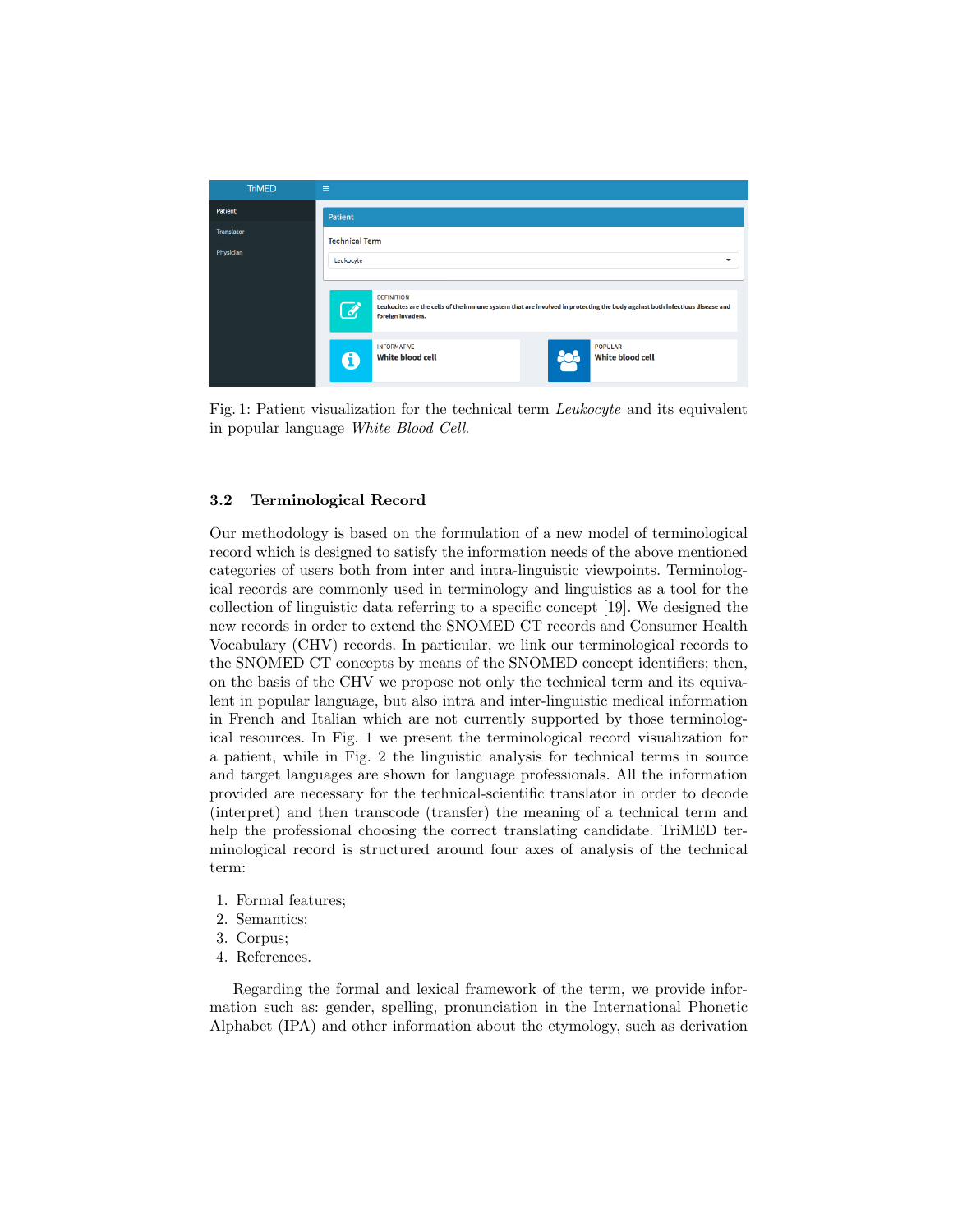and composition of the term. In addition, we propose the spelling variant and the related acronyms which are currently used in medical language. Finally, based on the WordNet resource,<sup>12</sup> the record contains all the nouns, verbs, adjectives, and adverbs deriving from the analyzed term and which fall into the same semantic sphere.

The second section focuses on the semantic features of the term. First, we propose a definition extracted from reliable resources such as Merriam-Webster Medical Dictionary,<sup>13</sup> MediLexicon<sup>14</sup> especially for acronyms and abbreviations, TERMIUM Plus,<sup>15</sup> or "Enciclopedia Salute" from the Italian Ministry of Health.<sup>16</sup> In addition, we provide the semic analysis of the term [36] that is a methodology used in compositional semantics in order to decompose the meaning of technical terms (lexematic or morphological unity) into minimal units of meaning: the semes. Moreover, in order to evaluate the semantic behavior of a term, we collect the phraseology of the term by considering cases of collocations [17] and colligations [37]. Finally, we provide the synonymic variants of the term: in this way, we categorize terms and their semantic relations.

In the corpus section, we provide all specialized contexts where technical terms have been extracted and then we proceed through the identification of the domain and the register of communication of the term (popular, slang, familiar, current or standard and specialized). The term and its definition, therefore, take on meaning when they are connected to a specific domain: in our analysis, we identify the domain and subdomains of the text (such as surgery, pathology, pharmacology, etc). Finally, since all of this information has been extracted from different sources, we provide references to each source.

## 4 Applications

The TriMED application was realized in R and the user interface implemented with the Shiny R package [5]. The 328 records were loaded by experts in linguistics and terminology and the current structure of each record follows the tidy data approach [43] that uses dataframes as the main unit of data storage and analysis.

In this Section, we present two different applications of the TriMED terminological records; our aim is to show that a structured collection of terminological data can be useful and effective in order to conduct researches related to the medical field for different domain of interest: Information Retrieval and Literature Analysis.

<sup>12</sup> https://wordnet.princeton.edu/

<sup>13</sup> https://www.merriam-webster.com/

<sup>14</sup> https://www.medilexicon.com/

<sup>15</sup> https://www.btb.termiumplus.gc.ca/tpv2alpha/alpha-fra.html

<sup>16</sup> http://www.salute.gov.it/portale/home.html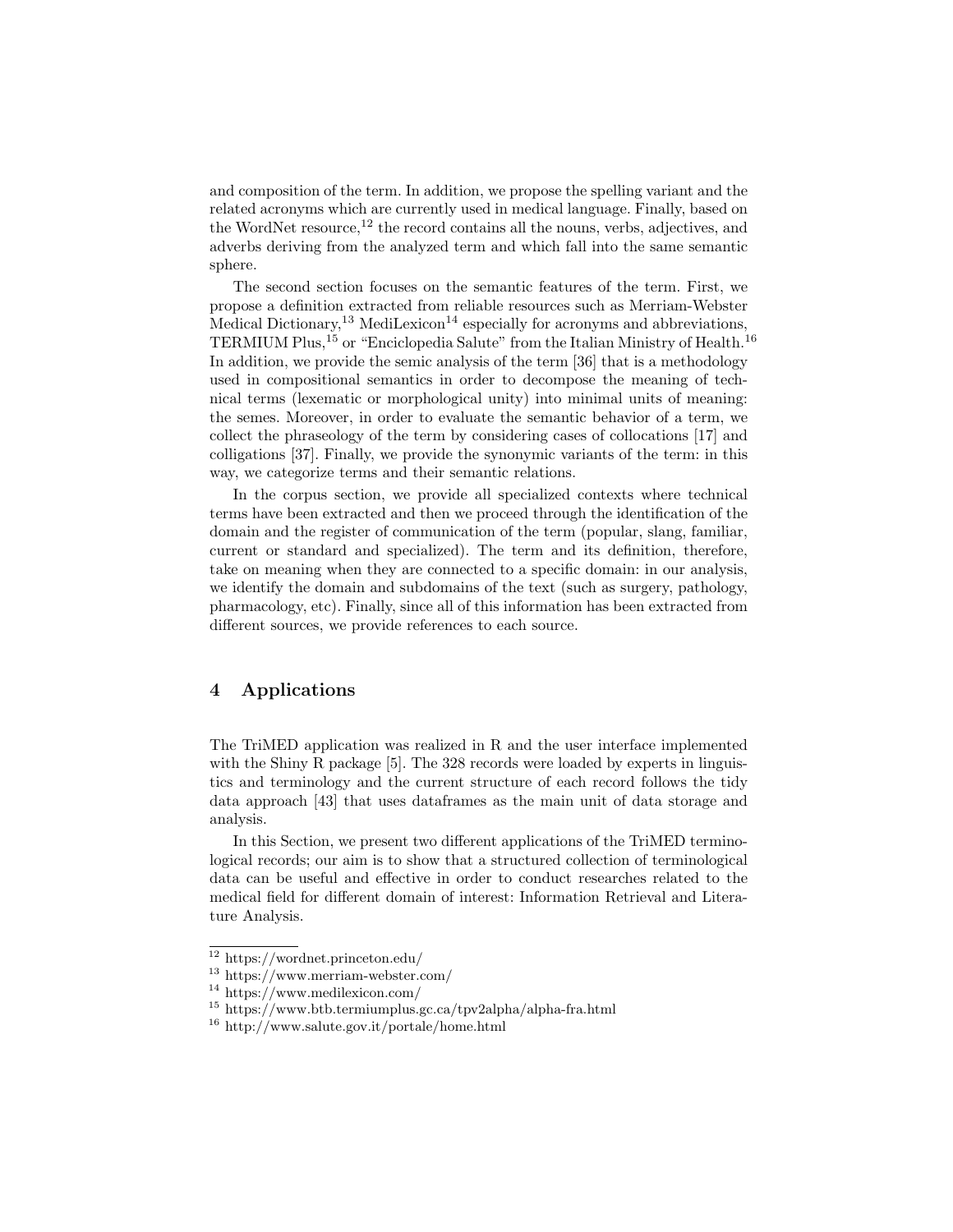| <b>TriMED</b>     | Ξ                                                                                                                                                                                                                                                                                                                                                                                                     |                                                                                                                                                                                                                  |
|-------------------|-------------------------------------------------------------------------------------------------------------------------------------------------------------------------------------------------------------------------------------------------------------------------------------------------------------------------------------------------------------------------------------------------------|------------------------------------------------------------------------------------------------------------------------------------------------------------------------------------------------------------------|
| Patient           | <b>Translator</b>                                                                                                                                                                                                                                                                                                                                                                                     |                                                                                                                                                                                                                  |
| <b>Translator</b> | <b>Technical Term</b>                                                                                                                                                                                                                                                                                                                                                                                 | Terme technique                                                                                                                                                                                                  |
| Physician         | Ecchymosis<br>۰                                                                                                                                                                                                                                                                                                                                                                                       | Ecchymose                                                                                                                                                                                                        |
|                   | <b>Informative Term</b>                                                                                                                                                                                                                                                                                                                                                                               | Terme vulgarisateur                                                                                                                                                                                              |
|                   | Bruise/Hematoma                                                                                                                                                                                                                                                                                                                                                                                       | Ecchymose                                                                                                                                                                                                        |
|                   | <b>Popular Term</b>                                                                                                                                                                                                                                                                                                                                                                                   | Terme populaire                                                                                                                                                                                                  |
|                   | <b>Bruise</b>                                                                                                                                                                                                                                                                                                                                                                                         | Bleu                                                                                                                                                                                                             |
|                   |                                                                                                                                                                                                                                                                                                                                                                                                       |                                                                                                                                                                                                                  |
|                   | Definition                                                                                                                                                                                                                                                                                                                                                                                            | Définition                                                                                                                                                                                                       |
|                   | An ecchymosis is a subcutaneous spot of bleeding (from<br>extravasation of blood) with diameter larger than 1-centimetre. It is<br>similar to (and sometimes indistinguishable from) a hematoma,<br>commonly called a bruise, though the terms are not<br>interchangeable in careful usage. Specifically, bruises are caused by<br>trauma whereas ecchymoses, which are the same as the spots of<br>í | Épanchement sanguin dans les tissus de la peau ou des organes, se<br>traduisant par une tache de couleur variable (violacée, jaune, etc.)<br>dû généralement à un choc, mais pouvant se produire<br>spontanément |
|                   | Analysis                                                                                                                                                                                                                                                                                                                                                                                              | Analyse                                                                                                                                                                                                          |
|                   | /skin//spot//bleeding/                                                                                                                                                                                                                                                                                                                                                                                | /Extravasation//sang//tissu//organes//peau/                                                                                                                                                                      |

Fig. 2: Translator visualization for the technical term in the source language (EN) Ecchymosis and its equivalent in the target language (FR) Ecchymose.

### 4.1 Information Retrieval

Our first experiment in the application of detailed terminological records in order to improve the description of the medical lexicon was the participation to the Cross-Language Evaluation Forum eHealth Task on "Technologically Assisted Reviews in Empirical Medicine" [9, 11, 10]. The main goal of the task was to find the most relevant medical publications by means of a manual query rewriting approach. Our query reformulation methodology was based on a purely terminological approach, proposing variants based on a detailed linguistic analysis of the technical terms presented in the initial query. This starting point allowed us to see the usefulness of a digital terminological and multilingual resource for the retrieval of medical information [8].

In these experiments, we asked two experts in linguistics to rewrite the initial query provided with the experimental collection through a terminological methodology based on the following steps:

- 1. Identification of technical terms;
- 2. Manual extraction of technical terms;
- 3. Linguistic and semantic analysis;
- 4. Formulation of terminological records;
- 5. Query rewriting.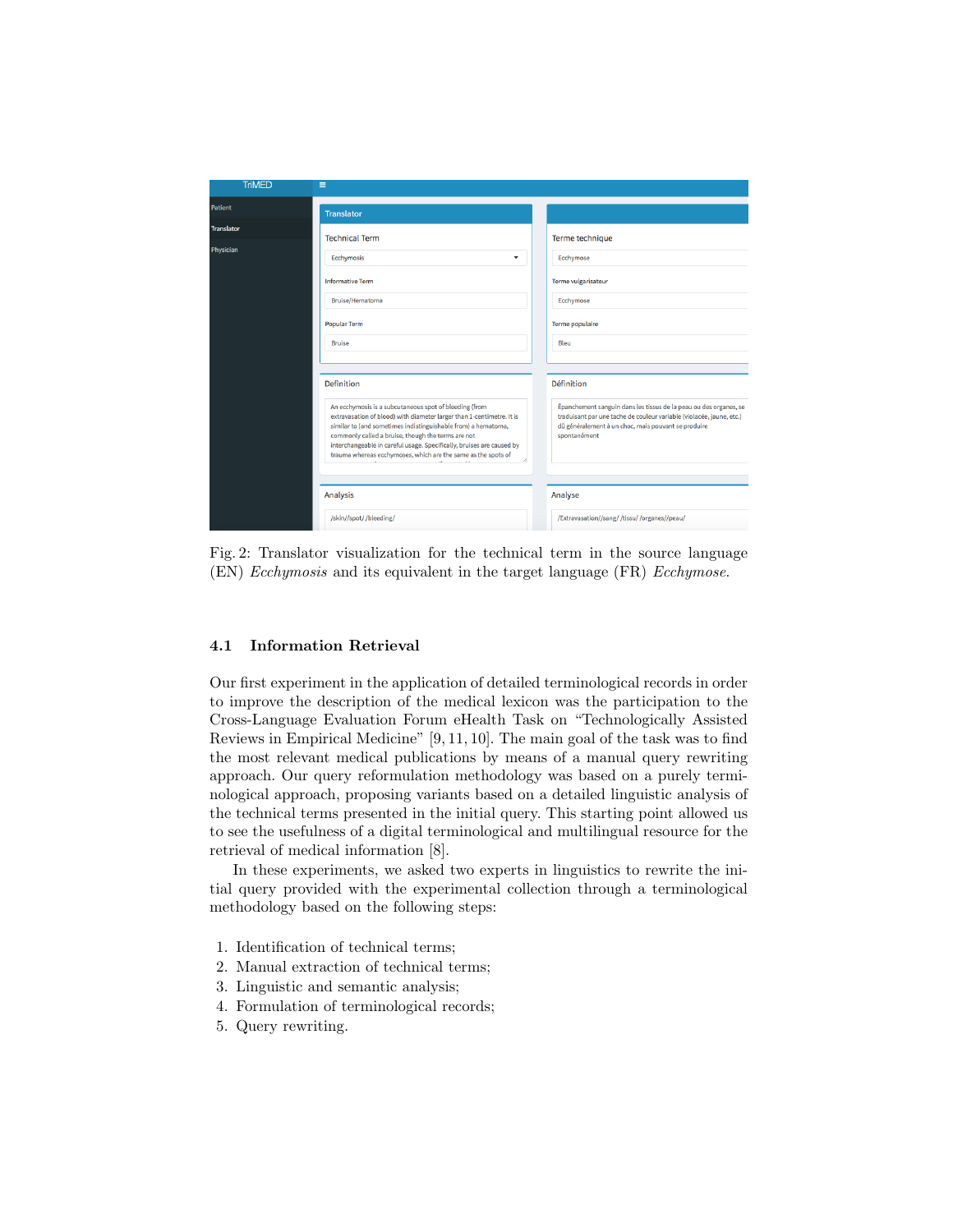| Variant          | Query                                                       |
|------------------|-------------------------------------------------------------|
| information need | First rank symptoms for schizophrenia                       |
| expert keywords  | diagnosis, diagnostic, first rank symptoms, symptom,        |
|                  | schizophrenia, FRS, international pilot study, IPSS,        |
|                  | schneider, schneiderian, schizophrenics, non-schneiderian   |
| expert readable  | Diagnostic accuracy of one or multiple FRS for di-          |
|                  | agnosing schizophrenia as a psychotic disorder              |
|                  | Table 1: Query reformulation: keyword and readable variants |

After the extraction of technical terms, the two linguists started to formulate TriMED terminological records in order to write two variants of the original query. The first variant was written with the aim of creating a list of keywords resulting from the semic analysis, that is the study of meaning in linguistic units, of the technical terms extracted from the initial query. The second variant was written with the aim of reformulating the information need into a humanly readable sentence using alternative terms such as synonyms, orthographic variants, related forms and/or acronyms. The two experts worked independently from each other by following this structured linguistic methodology and focusing on different terminological aspects. We name these two experiments with "keywords" and "readable": in Table 1, an example of query reformulation is shown for the initial query about First rank symptoms for schizophrenia.

This approach in combination with Technology-Assisted Review system allowed us to achieve a perfect recall on almost all the topics provided for the CLEF task [8]. Therefore, the linguistic approach based on terminological record has contributed to an effective and efficient reformulation for the retrieval of the most relevant documents for the research.

#### 4.2 Literature Analysis

In this section, we present the second application of the new model of terminological record for linguistic analysis in the literature domain [40]. This is an innovative approach combing quantitative and qualitative analyses in order to study medical terminology in literary texts. In particular, we focused on the works of Conan Doyle and our case study was the entire collection of adventures of Sherlock Holmes, starting from 'A Study in Scarlet' (1887) to 'The Casebook of Sherlock Holmes' (1927), freely available on the Project Gutenberg website.<sup>17</sup> We initially proceeded with the semi-automatic extraction of 98 English technical terms, as well as their collocations by means of the tidytext R package for text analysis.<sup>18</sup> After the identification of medical terms, we proceeded with the formulation of TriMED terminological records by focusing on different linguistic aspects of such literary texts such as:

1. The level of technicality of a term, dividing popular terms from technical ones such as 'St. Vitus's dance' for Chorea minor, 'Heart Disease' for Cardiopathy or 'Nosebleed' for *Epistaxis*. In this way, we could analyze changes

<sup>17</sup> https://www.gutenberg.org

<sup>18</sup> https://cran.r-project.org/web/packages/tidytext/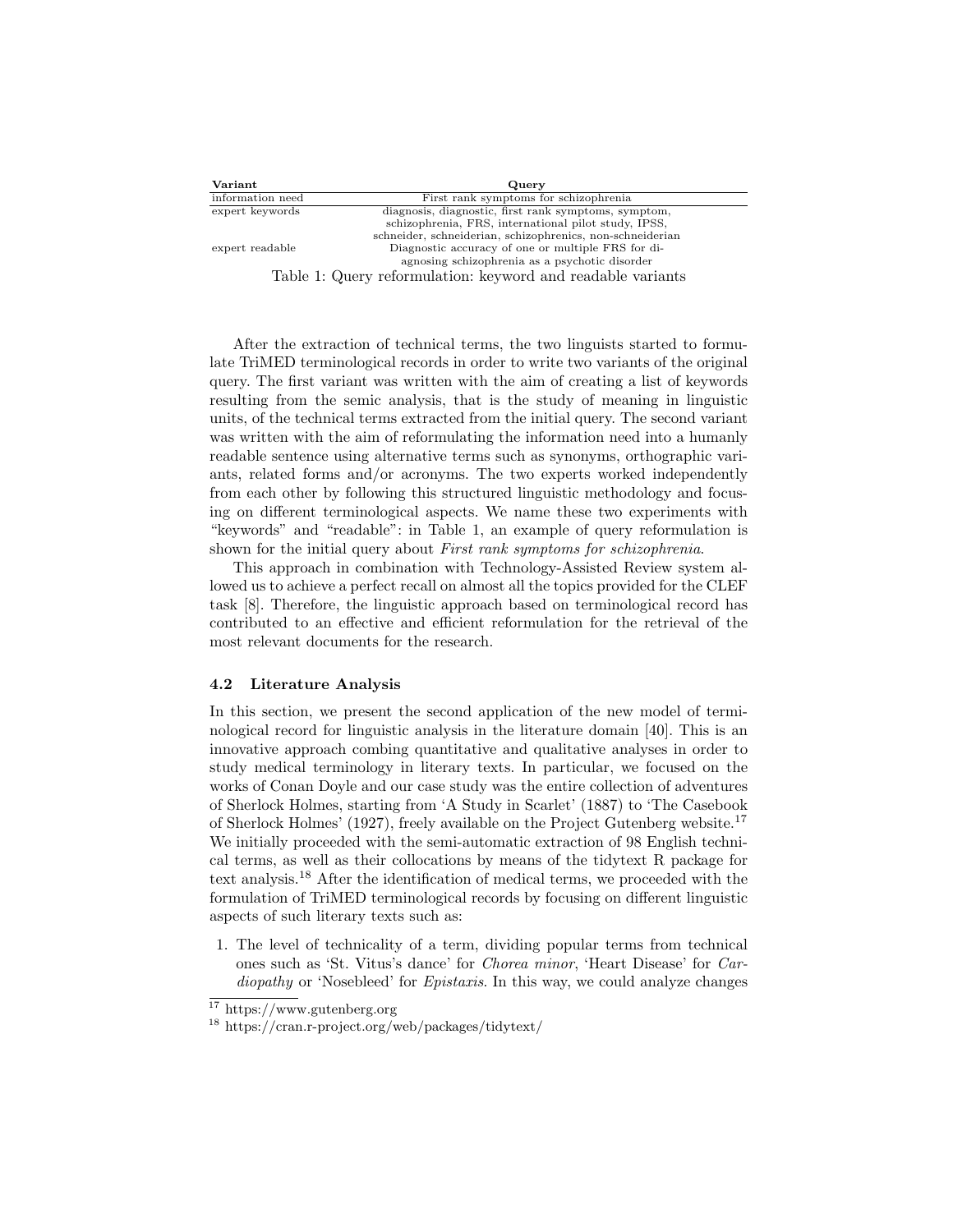in the linguistic register by focusing on the diastratic variation resulting from the specialized-popular dualism in order to bridge the gaps between various registers;

- 2. The semantic behavior of a term in a diachronic sense, evaluating how a specialized term can change its meaning over time and by comparing the use of the term in the past and its current use, such as 'Consumption' used to indicate the process of general decay of the organism in place of the current cachexia or wasting syndrome. Likewise, we can evaluate the disuse of a term as 'brain fever' used until the first half of the nineteenth century to indicate the association between an irregular set of neurological symptoms;
- 3. The syntactic behavior of technical terms in the literary corpus through the analysis of collocations, as a sequence of terms that frequently co-occur, as for example asphyxia by confinement vs asphyxia in a confined space.

This innovative study constitutes a first attempt aiming to show that TriMED and its terminological records are valid digital supports not only for specialized documents, but also for literary corpora. Moreover, this kind of study led us to evaluate different features of medical terminology, in particular, by considering the diachronic variation of the technical term consisting in a formal or semantic change over time.

## 5 Conclusions and Future Works

In this paper, we described the development of an eHealth resource, named TriMED, that is a digital library of multilingual terminological records designed to satisfy the information needs of different categories of users within the healthcare field. This resource provides information at multiple levels of linguistic register with the main purpose of simplification of medical language in terms of understandability and readability. Indeed, the new model of terminological record we propose allows to provide different information in order to i) satisfy the peerto-peer communication between medical experts, ii) facilitate the comprehension of medical information by patients, and iii) provide a regularly updated resource for scientific translators. The data as well as the source code of the application will be available under OSI-approved licenses.  $^{\rm 19}$ 

Moreover, we presented two different applications in order to show that a structured collection of terminological data can be effective in multiple fields of study related to the medical domain for different purposes, such as Information Retrieval and Literature Analysis. TriMED terminological record proved to be a useful support tool for the identification of the most relevant medical publications according to a specific topic and for the linguistic analysis of medical terminology in Conan Doyle literary works.

As future work, in order to ease the manual work of the terminologists and translators, we are studying a method to create automatically a draft version of a record by reusing pieces of information already available in the online resources.

 $^{19}$  https://opensource.org/licenses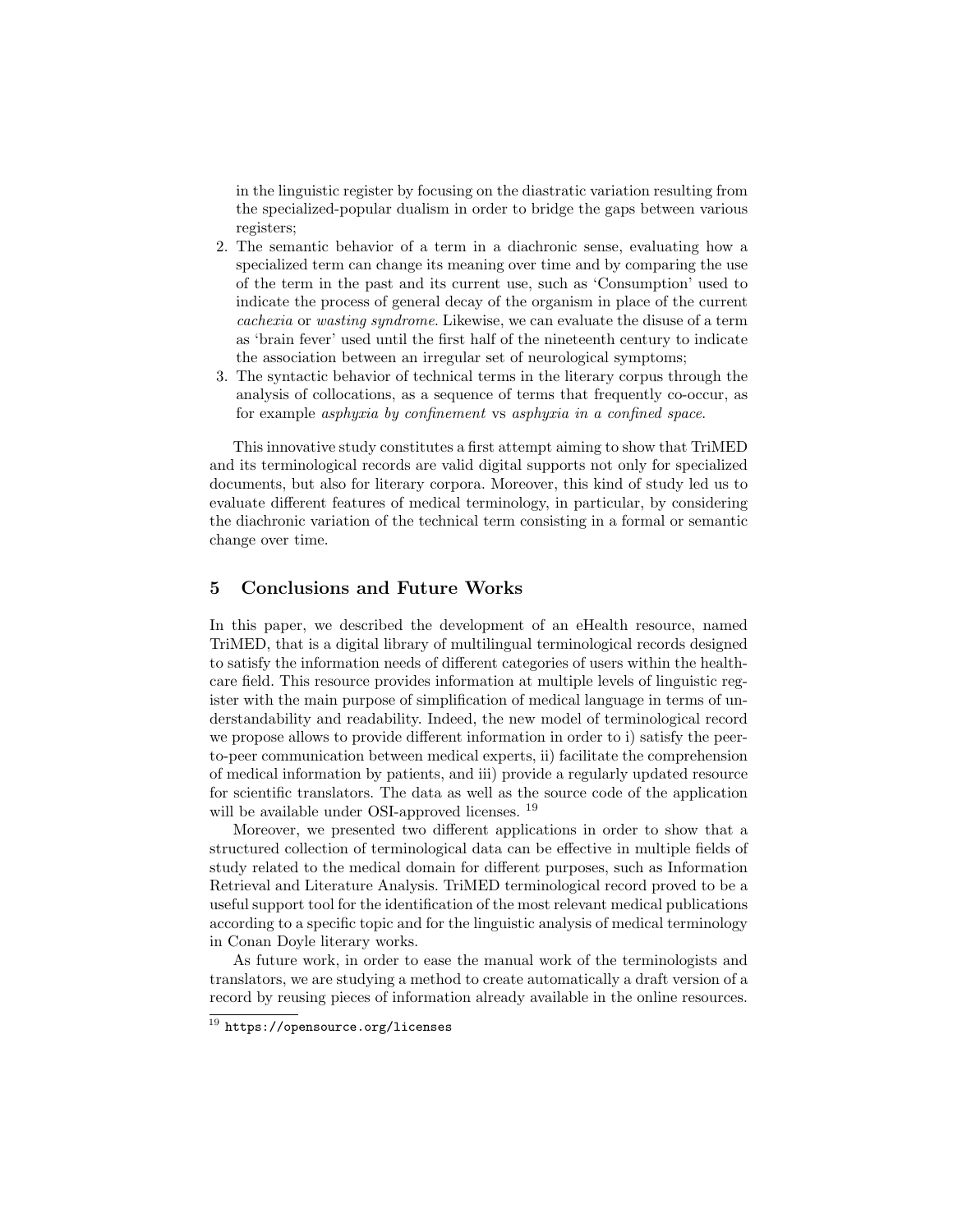## References

- 1. Ali, T., Schramm, D., Sokolova, M., Inkpen, D.: Can i hear you? sentiment analysis on medical forums. In IJCNLP, pages 667-673. (2013)
- 2. Bouamor, D., Llanos, L.C., Ligozat, A., Rosset, S., Zweigenbaum, P.: Transferbased learning-to-rank assessment of medical term technicality. In: Proceedings of the Tenth International Conference on Language Resources and Evaluation LREC 2016, Portoroˇz, Slovenia, May 23-28, 2016. (2016)
- 3. Bourigault, D., Jacquemin, C., L'Homme, M.: Recent Advances in Computational Terminology. Natural language processing, J. Benjamins Publishing Company (2001), https://books.google.it/books?id=0eX8HtA7mQIC
- 4. de Buenaga Rodríguez, M., López, M.J.M., Gachet, D., Vázquez, J.M.: The SINAMED and ISIS projects: Applying text mining techniques to improve access to a medical digital library. In: Gonzalo, J., Thanos, C., Verdejo, M.F., Carrasco, R.C. (eds.) Research and Advanced Technology for Digital Libraries, 10th European Conference, ECDL 2006, Alicante, Spain, September 17-22, 2006, Proceedings. Lecture Notes in Computer Science, vol. 4172, pp. 548–551. Springer (2006). https://doi.org/10.1007/11863878 65, https://doi.org/10.1007/11863878\\_65
- 5. Chang, W.: Shiny: Web Application Framework for R (2015), http://CRAN. R-project.org/package=shiny, r package version 0.11
- 6. Cimino, J.J.: Terminology tools: state of the art and practical lessons. Methods of information in medicine 40(04), 298–306 (2001)
- 7. Detmar, S.B., Muller, M.J., Schornagel, J.H., Wever, L.D., Aaronson, N.K.: Healthrelated quality-of-life assessments and patient-physician communication: a randomized controlled trial. Jama 288(23), 3027–3034 (2002)
- 8. Di Nunzio, G.M.: A study of an automatic stopping strategy for technologically assisted medical reviews. In: Pasi, G., Piwowarski, B., Azzopardi, L., Hanbury, A. (eds.) Advances in Information Retrieval - 40th European Conference on IR Research, ECIR 2018, Grenoble, France, March 26-29, 2018, Proceedings. Lecture Notes in Computer Science, vol. 10772, pp. 672– 677. Springer (2018). https://doi.org/10.1007/978-3-319-76941-7 61, https:// doi.org/10.1007/978-3-319-76941-7\\_61
- 9. Di Nunzio, G.M., Beghini, F., Vezzani, F., Henrot, G.: An interactive twodimensional approach to query aspects rewriting in systematic reviews. IMS unipd at CLEF ehealth task 2. In: Working Notes of CLEF 2017 - Conference and Labs of the Evaluation Forum, Dublin, Ireland, September 11-14, 2017. (2017), http://ceur-ws.org/Vol-1866/paper\_119.pdf
- 10. Di Nunzio, G.M., Ciuffreda, G., Vezzani, F.: Interactive sampling for systematic reviews. IMS unipd at CLEF 2018 ehealth task 2. In: Working Notes of CLEF 2018 - Conference and Labs of the Evaluation Forum, Avignon, France, September 10-14, 2018. (2018)
- 11. Di Nunzio, G.M., Vezzani, F.: Using R markdown for replicable experiments in evidence based medicine. In: Experimental IR Meets Multilinguality, Multimodality, and Interaction - 9th International Conference of the CLEF Association, CLEF 2018, Avignon, France, September 10-14, 2018, Proceedings. pp. 28–39 (2018)
- 12. DuBay, W.H.: The principles of readability. Online Submission (2004)
- 13. Elhadad, N., Sutaria, K.: Mining a lexicon of technical terms and lay equivalents. In Proc BioNLP Workshop, pages 49-56. ACL. (2007)
- 14. Epstein, R.M., Franks, P., Fiscella, K., Shields, C.G., Meldrum, S.C., Kravitz, R.L., Duberstein, P.R.: Measuring patient-centered communication in patient–physician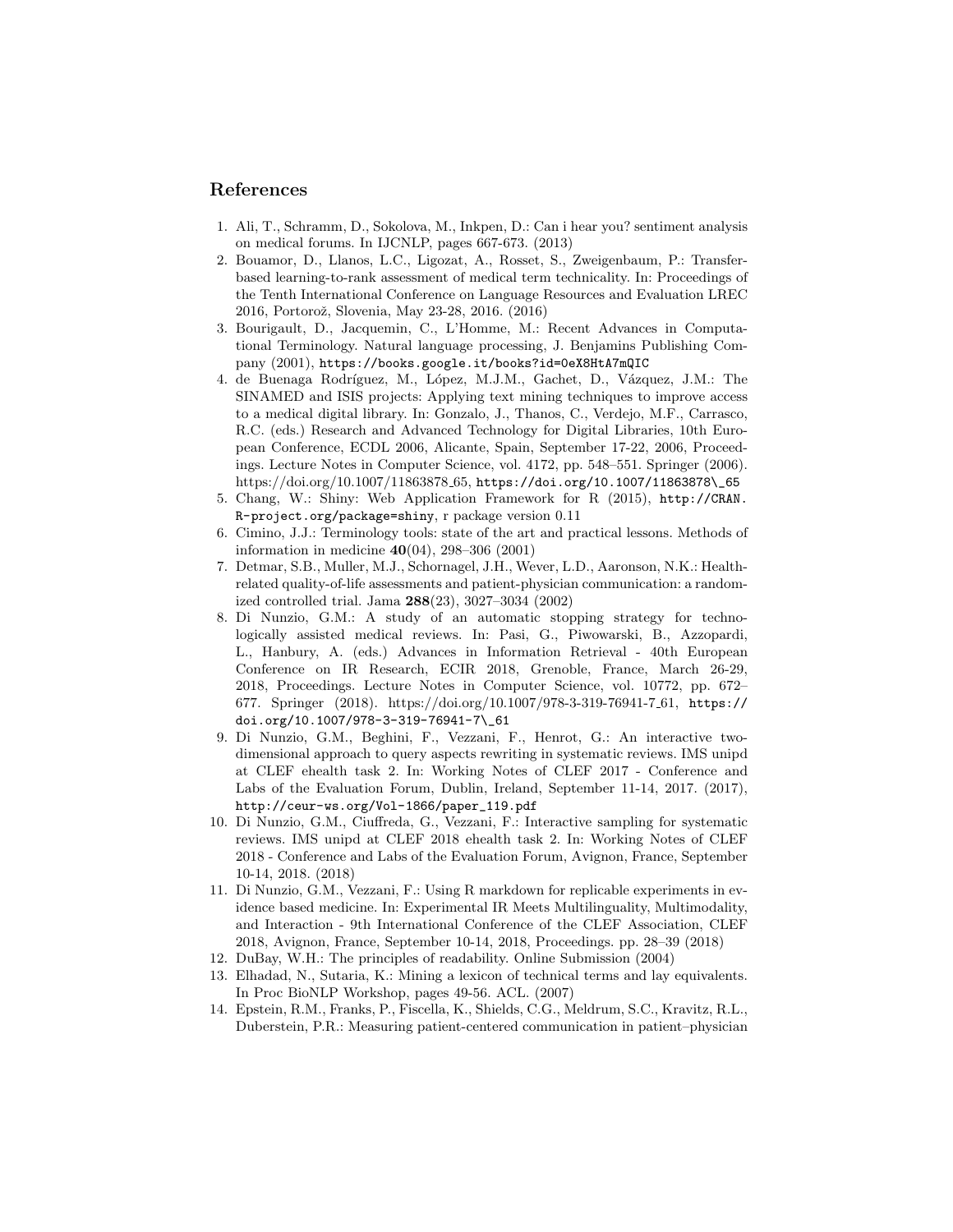consultations: theoretical and practical issues. Social science & medicine  $61(7)$ , 1516–1528 (2005)

- 15. Eysenbach, G.: Poverty, human development, and the role of ehealth. Journal of medical Internet research 9(4) (2007)
- 16. Ferguson, L.A., Pawlak, R.: Health literacy: The road to improved health outcomes. The Journal for Nurse Practitioners  $7(2)$ , 123 129 (2011). https://doi.org/https://doi.org/10.1016/j.nurpra.2010.11.020, http://www.sciencedirect.com/science/article/pii/S1555415510005519
- 17. Firth, J.R.: A synopsis of linguistic theory, 1930-1955. Studies in linguistic analysis (1957)
- 18. Gibbons, M.C.: eHealth Solutions for Healthcare Disparities. Springer Publishing Company, Incorporated, 1st edn. (2007)
- 19. Gouadec, D.: Terminologie: constitution des données. AFNOR gestion, AFNOR (1990), https://books.google.it/books?id=cRrnAAAAMAAJ
- 20. Grabar, N., Hamon, T.: A large rated lexicon with french medical words. In: LREC (Language Resources and Evaluation Conference) 2016 (2016)
- 21. Grabar, N., Van Zyk, I., De La Harpe, R., Hamon, T.: The comprehension of medical words. In: Proceedings of the International Joint Conference on Biomedical Engineering Systems and Technologies - Volume 5. pp. 334–342. BIOSTEC 2014, SCITEPRESS - Science and Technology Publications, Lda, Portugal (2014). https://doi.org/10.5220/0004803803340342, https://doi.org/10. 5220/0004803803340342
- 22. Grön, L., Bertels, A.: Clinical sublanguages: Vocabulary structure and its impact on term weighting. Terminology 24(1) (2018)
- 23. Hliaoutakis, A., Varelas, G., Petrakis, E.G.M., Milios, E.E.: Medsearch: A retrieval system for medical information based on semantic similarity. In: Gonzalo, J., Thanos, C., Verdejo, M.F., Carrasco, R.C. (eds.) Research and Advanced Technology for Digital Libraries, 10th European Conference, ECDL 2006, Alicante, Spain, September 17-22, 2006, Proceedings. Lecture Notes in Computer Science, vol. 4172, pp. 512–515. Springer (2006). https://doi.org/10.1007/11863878 56, https://doi.org/10.1007/11863878\\_56
- 24. Jimison, H., Gorman, P., Woods, S., Nygren, P., Walker, M., Norris, S., Hersh, W.: Barriers and drivers of health information technology use for the elderly, chronically ill, and underserved. Evid Rep Technol Assess (Full Rep) 175, 1–1422 (2008)
- 25. Joo, S., Choi, Y.: Content analysis of social tags generated by health consumers. In: II, P.L.B., Allard, S., Mercer, H., Beck, M., Cunningham, S.J., Goh, D.H., Henry, G. (eds.) Proceedings of the 15th ACM/IEEE-CE Joint Conference on Digital Libraries, Knoxville, TN, USA, June 21-25, 2015. pp. 249–250. ACM (2015). https://doi.org/10.1145/2756406.2756959, http://doi.acm.org/10.1145/ 2756406.2756959
- 26. Keselman, A., Tse, T., Crowell, J., Browne, A., Ngo, L., Zeng, Q.: Assessing consumer health vocabulary familiarity: an exploratory study. J Med Internet Res, 9(1): e5. (2007)
- 27. Klavans, J., Muresan, S.: Evaluation of DEFINDER: a system to mine definitions from consumer-oriented medical text. In: ACM/IEEE Joint Conference on Digital Libraries, JCDL 2001, Roanoke, Virginia, USA, June 24-28, 2001, Proceedings. pp. 201–202. ACM (2001). https://doi.org/10.1145/379437.379488, http://doi.acm. org/10.1145/379437.379488
- 28. Lee, C., Na, J., Khoo, C.S.G.: Towards ontology enrichment with treatment relations extracted from medical abstracts. In: Sugimoto, S., Hunter, J., Rauber, A.,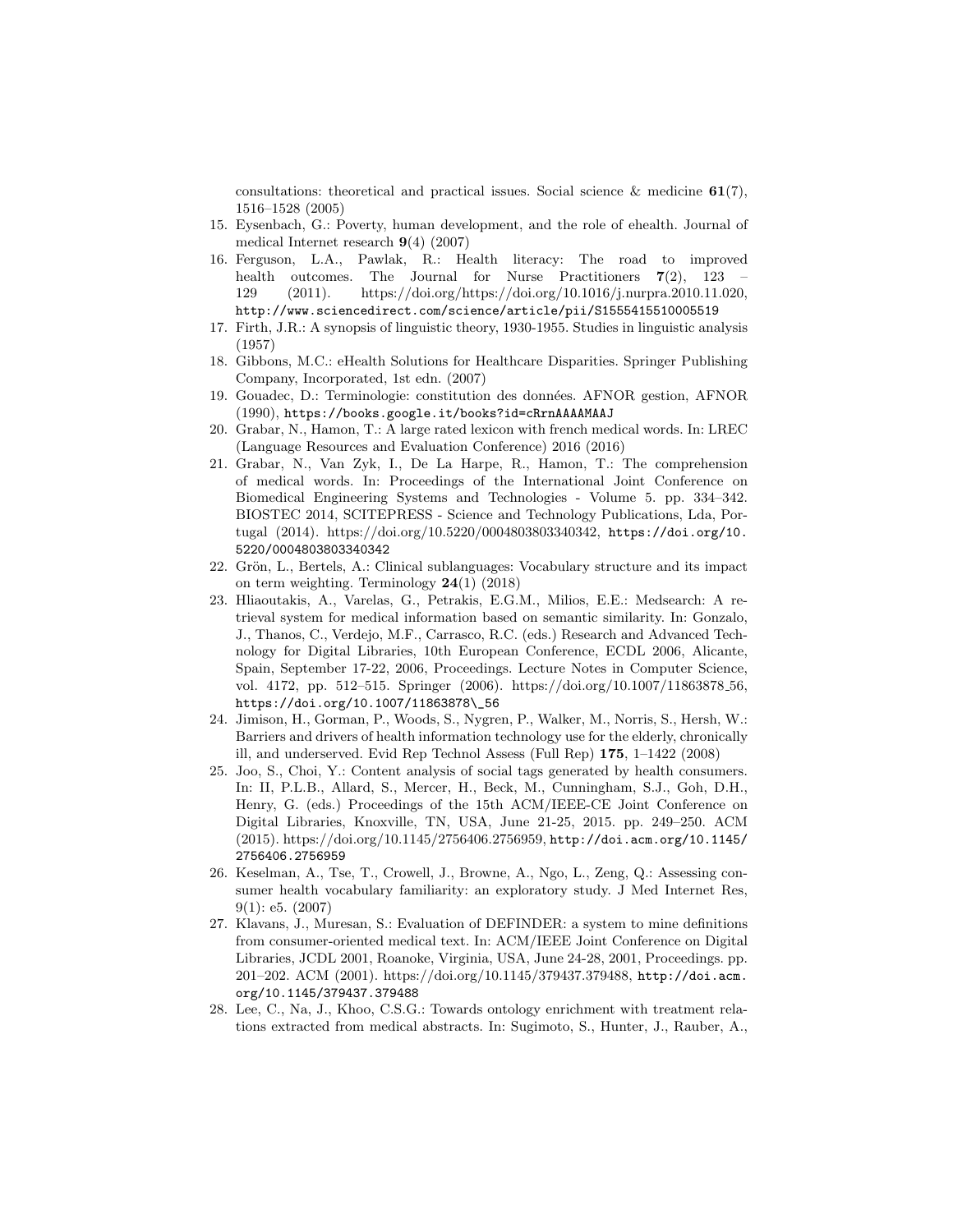Morishima, A. (eds.) Digital Libraries: Achievements, Challenges and Opportunities, 9th International Conference on Asian Digital Libraries, ICADL 2006, Kyoto, Japan, November 27-30, 2006, Proceedings. Lecture Notes in Computer Science, vol. 4312, pp. 419–428. Springer (2006). https://doi.org/10.1007/11931584 45, https://doi.org/10.1007/11931584\\_45

- 29. Leroy, G., Endicott, J.E.: Term familiarity to indicate perceived and actual difficulty of text in medical digital libraries. In: Xing, C., Crestani, F., Rauber, A. (eds.) Digital Libraries: For Cultural Heritage, Knowledge Dissemination, and Future Creation - 13th International Conference on Asia-Pacific Digital Libraries, ICADL 2011, Beijing, China, October 24-27, 2011. Proceedings. Lecture Notes in Computer Science, vol. 7008, pp. 307–310. Springer (2011). https://doi.org/10.1007/978-3- 642-24826-9 38, https://doi.org/10.1007/978-3-642-24826-9\\_38
- 30. M., R.: La terminologie médicale et ses problèmes. Tribuna, Vol. IV, n. 12 (2003)
- 31. McCray, A.: Promoting health literacy. J of Am Med Infor Ass, 12:152-163. (2005)
- 32. McKeown, K.R., Elhadad, N., Hatzivassiloglou, V.: Leveraging a common representation for personalized search and summarization in a medical digital library. In: ACM/IEEE 2003 Joint Conference on Digital Libraries (JCDL 2003), 27-31 May 2003, Houston, Texas, USA, Proceedings. p. 159. IEEE Computer Society (2003). https://doi.org/10.1109/JCDL.2003.1204856, https://doi.org/10.1109/ JCDL.2003.1204856
- 33. Neveol, A., Grosjean, J., Darmoni, S., Zweigenbaum, P.: Language resources for french in the biomedical domain. In: Proceedings of the LREC 2014. ELRA, Reykjavik, Iceland (May 2014)
- 34. Parker, R.M., Williams, M.V., Weiss, B.D., Baker, D.W., Davis, T.C., Doak, C.C., Doak, L.G., Hein, K., Meade, C.D., Nurss, J., et al.: Health literacy-report of the council on scientific affairs. Jama-Journal of the American Medical Association 281(6), 552–557 (1999)
- 35. Ranck, J.: Disruptive Cooperation in Digital Health. Springer International Publishing (2016), https://books.google.it/books?id=mGfVjwEACAAJ
- 36. Rastier, F.: Sémantique interprétative. Formes sémiotiques, Presses universitaires de France (1987), https://books.google.it/books?id=BnuyAAAAIAAJ
- 37. Sinclair, J.: Reading concordances: An introduction. Pearson Longman (2003)
- 38. Street Jr, R.L.: Information-giving in medical consultations: the influence of patients' communicative styles and personal characteristics. Social science & medicine 32(5), 541–548 (1991)
- 39. Tu-Keefner, F.: The value of public libraries during a major flooding: how digital resources can enhance health and disaster preparedness in local communities. In: Morishima, A., Rauber, A., Liew, C.L. (eds.) Digital Libraries: Knowledge, Information, and Data in an Open Access Society - 18th International Conference on Asia-Pacific Digital Libraries, ICADL 2016, Tsukuba, Japan, December 7-9, 2016, Proceedings. Lecture Notes in Computer Science, vol. 10075, pp. 10–15. Springer (2016). https://doi.org/10.1007/978-3-319-49304-6 2, https: //doi.org/10.1007/978-3-319-49304-6\\_2
- 40. Vezzani, F., Di Nunzio, G.M., Henrot, G.: (not so) elementary, my dear watson! In: Coronato, R., Gesuato, S. (eds.) Filling Gaps, Building Bridges: Qualitative and Quantitative Approaches to the Study of Literature. Padova (June 2018)
- 41. Vezzani, F., Di Nunzio, G.M., Henrot, G.: Trimed: A multilingual terminological database. In: Proceedings of the Eleventh International Conference on Language Resources and Evaluation LREC 2018, Miyazaky, Japan, May 7-12, 2018. (2018 In press)